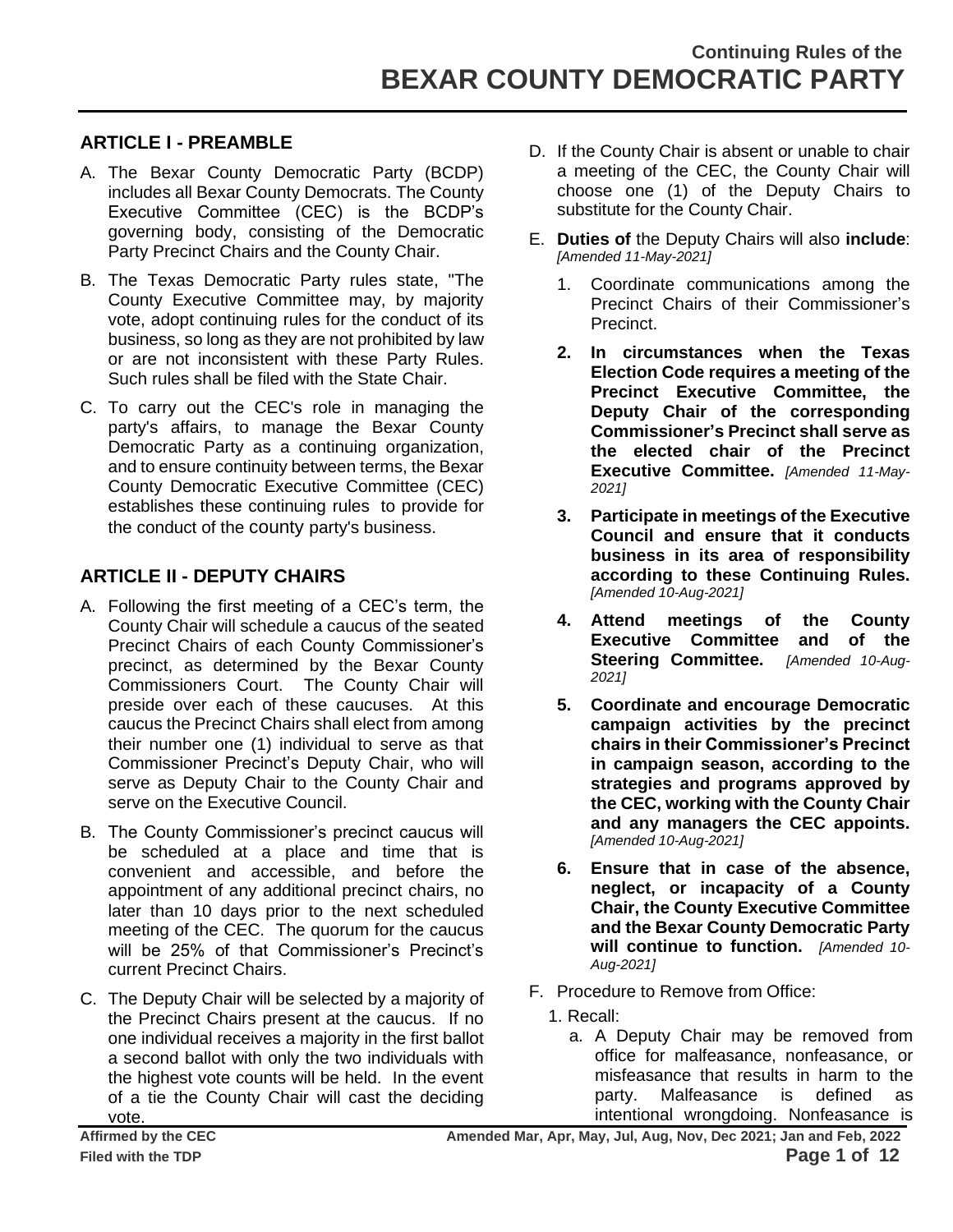# **Continuing Rules of the BEXAR COUNTY DEMOCRATIC PARTY**

defined as non-performance of a Deputy Chair's duty. Misfeasance is defined as an action which is proper by the law and party rules, but is performed improperly.

- b. The recall procedure shall be initiated either: • Upon submission of a recall petition which must state the particulars of the alleged offenses, signed by at least one-quarter (1/4) of the seated Precinct Chairs in that County Commissioner's Precinct, or
	- Upon a written accusation by the County Chair, who must state and document the particulars of the alleged offenses.
- c. In either case, the County Chair shall take advice from the rules committee on procedure, and shall give at least ten (10) business days written notice of the hearing by mail to the Deputy chair, the Precinct Chairs from that Commissioner's Precinct, and the BCDP Secretary. That notice will clearly name the place, time, and purpose of the hearing and shall contain a copy of the removal petition (or accusation if the county chair is initiating the process). The Deputy chair must be notified by certified mail and any other means reasonably available including, telephone, email, and messenger. Proof of such shall be documented and retained by the BCDP secretary. The place and the time of the hearing must be suitable and reasonably convenient to the majority of the chairs concerned.
- 2. Hearing:
	- a. The quorum for such a hearing will be 40% of that Commissioner's Precinct's Precinct Chairs.
	- b. The county chair (or a deputy chair if the county chair is absent or is the accuser) will preside over the hearing. The BCDP Secretary or an assistant secretary shall record minutes and the roll of the participants in the meeting.
	- c. At any point during the hearing, if the deputy chair chooses to resign, the hearing is terminated.
	- d. Those making charges will present them with particulars exactly as in the petition or accusation, and witnesses will be subject to reasonable cross examination by the accused.
- e. The accused Deputy Chair shall then have the opportunity to present his or her defense against the charges proffered and to call witnesses for the defense, all subject to cross examination by an accuser.
- f. After discussion the County Chair shall then call the roll of Commissioner's Precinct Precinct Chairs present for the hearing to determine each of the following points by majority vote. The number of votes for, against, and abstaining shall be recorded:
	- 1) Whether each of the alleged charges and particulars, if true, are cause for removal,
	- 2) and, if any of those votes are in the affirmative, then on each charge judged to be cause for removal, they will vote on whether each of the allegations is true,
	- 3) and if one of more of those votes are in the affirmative, the Deputy Chair may have a single ten minute period for a final argument or caucus, and then the Precinct Chairs shall vote on whether they wish to remove their Deputy Chair. The number of votes for, against, and abstaining shall be recorded.
- g. The results of this hearing shall be recorded by the Secretary, submitted in writing and reported to the CEC. The CEC shall vote as to whether the process was proper, and if that vote is in the affirmative, the office shall be vacated.
- 3. Notice: The County Chair shall then send a notice of this result to the Deputy Chair within ten (10) days. If the Deputy Chair has been removed, in accordance with the foregoing procedure, the precinct chairs in that Commissioners Precinct shall elect a Deputy Chair under the same procedure as if the office were forfeited, as provided in Article IIE of these rules.
- G. Forfeit: Deputy Chairs who vacate their office as Precinct Chairs automatically forfeit their Deputy Office. A new Deputy Chair will be elected by the Precinct Chairs in that Commissioner's Precinct at the next CEC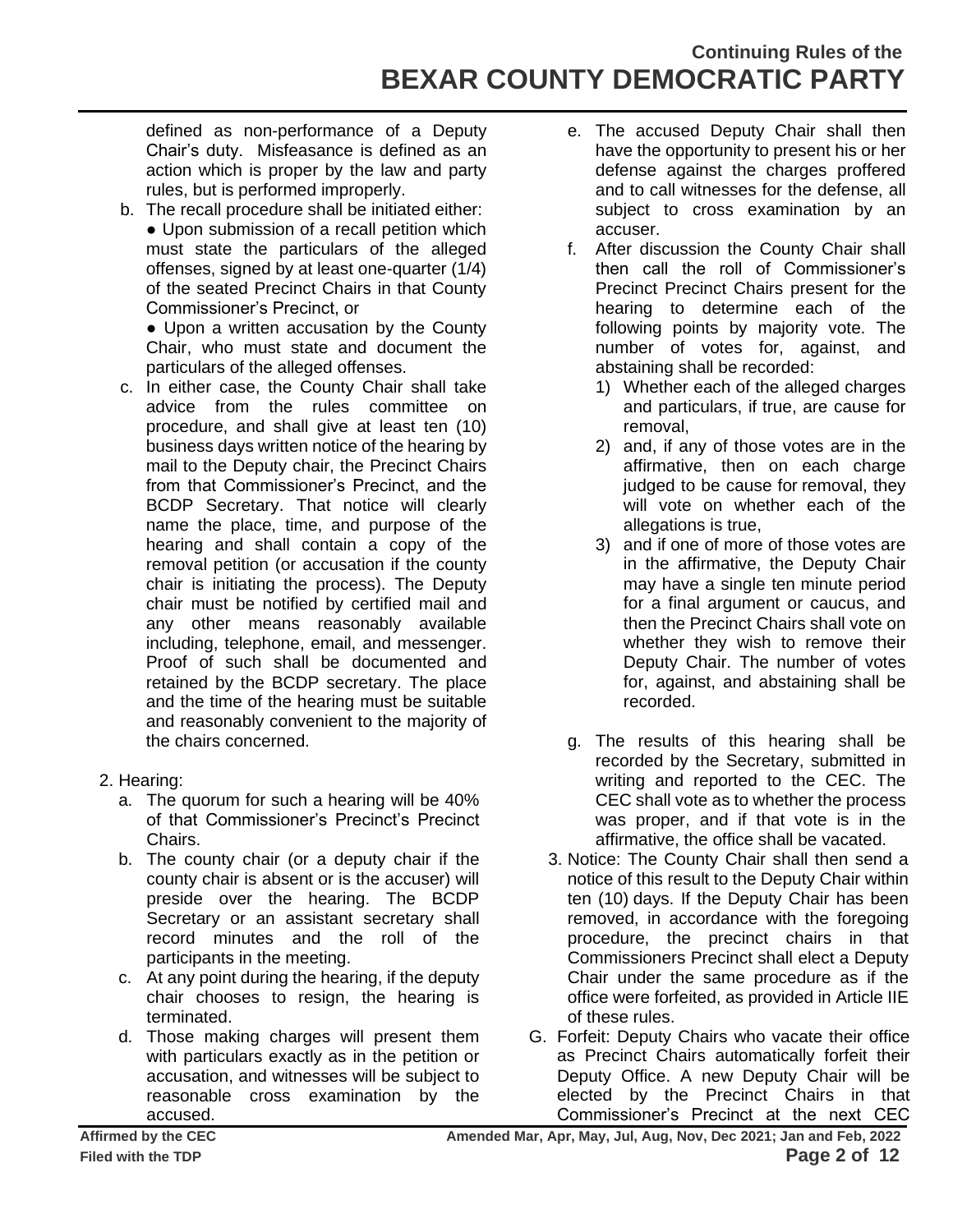meeting, by a majority of those present.

- H. Redistricting: In the event redistricting moves a Deputy Chair out of his or her Commissioner's Precinct, a new Deputy will be elected by the Precinct Chairs in that Commissioner's Precinct at the next CEC meeting, by a majority of those present.
- **I. Three consecutive unexcused absences from CEC meetings or from Executive Council meetings by a deputy chair create an automatic vacancy. Determination of a valid excuse shall be the authority of the Executive Council.** *[Amended 10-Aug-2021]*

### **ARTICLE III - SECRETARY**

- A. The newly elected CEC, at their first meeting, shall elect a Secretary who shall serve for the full two-year term of that CEC, or until a successor has been elected.
- B. The duties of the Secretary at CEC meetings shall be to take roll, to keep the minutes of all CEC meetings, and to receive all reports presented at the meeting.
- C. The Secretary shall keep a permanent file of minutes which includes all documents and reports presented at the CEC meetings, and attendance records; the master schedule of Bexar County Democratic Party events; and perform other duties placed upon the Secretary by the CEC, the Rules of the Democratic Party of Texas, or by the laws of the State of Texas.
- D. Upon election, the Secretary shall designate one (1) person to be available to act as the Secretary in his or her absence. This appointment shall be reported and is subject to approval by the CEC at its next meeting.
- E. The Secretary may be recalled by a majority vote of the Executive Council for specific reasons. Following the recall, the CEC members must receive at least a five (5) day written notice that this action will be on the agenda at a regularly scheduled CEC meeting. The Secretary may be removed upon a vote of the majority of the CEC members present at that meeting.

### **ARTICLE IV - TREASURER**

- A. Election Procedure
	- 1. Nominations for Treasurer will be made to the Budget and Finance Committee before the first meeting of each newly elected CEC.
	- 2. Nominees shall meet the same qualifications for members of the Budget and Finance Committee as stipulated in the charter of that committee which is explicit within these Continuing Rules and shall complete and submit the same form required of all members of the Budget and Finance Committee for consideration.
	- 3. The Budget and Finance Committee shall report the names of all qualified nominees when making their report to the CEC.
- B. The newly elected CEC will elect a Treasurer to take office not later than July 1st. The Treasurer shall serve for the full two-year (2) term of that CEC, or until a successor has been elected, unless recalled in accordance with Section F of this Article.
- C. The Treasurer shall
	- 1. Keep, or cause to be kept, an accurate record of all funds received and spent by the CEC;
	- 2. Maintain and be a signer on all bank accounts of the BCDP;
	- 3. Make timely reports to the Texas Ethics Commission and Federal Election Commission as required by law;
	- 4. Present or have presented monthly financial statements to the Budget and Finance Committee and at all meetings of the CEC.
	- 5. Be accountable to the CEC through the Budget & Finance Committee;
	- 6. Be named as Treasurer on all PAC's.
- D. Financial penalties for failure to make filings shall be the sole responsibility of the Treasurer and will not be reimbursed by the BCDP without authorization by a majority vote of the CEC members present at a regular CEC meeting.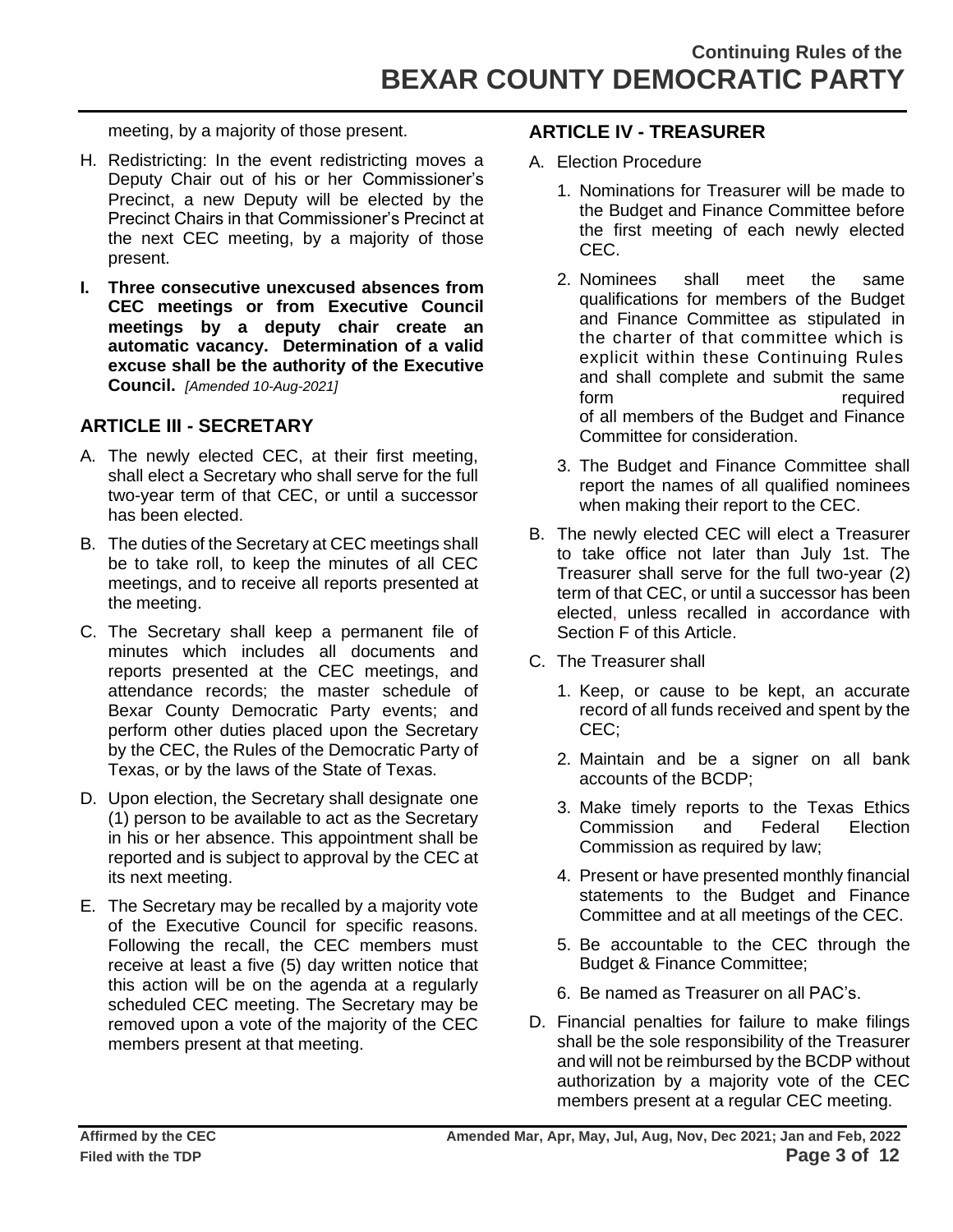- E. Upon election, the Treasurer shall select one person to aid him/her and to provide back up in the event of illness. This appointment shall be approved by the Budget and Finance Committee and reported to the CEC within thirty-days (30) of the Treasurer's election. However, the County Chair shall be named as Assistant Treasurer on all PAC's.
- F. Removal of Treasurer
	- 1. The Treasurer may be recalled for specific reasons by a majority vote of the Budget and Finance Committee. Following the recall:
		- a. The County Chair shall function as the treasurer for all required reporting;
		- b. The CEC members must receive no less than a five (5) day written notice that this action will be on the agenda at the next meeting.
	- 2. The recall shall stand unless the Treasurer receives a simple majority vote of confidence for reinstatement by those CEC members attending.at a meeting with a business quorum.
- G. The Treasurer shall provide a current Financial Report to the Budget and Finance Committee at each meeting of the Committee. The Treasurer is a non-voting member of that Committee.

### **ARTICLE V - EXECUTIVE COUNCIL**

- A. The Executive Council is composed of the County Chair, the Treasurer, the Secretary and the four (4) Deputy Chairs, who shall all be voting members. The Executive Council will conduct urgent legal and financial business, which may arise between CEC meetings, and make contracts, draft official communications and perform other business as resolved by the CEC.
- B. Quorum for meetings of the Executive Council consists of a majority of its members.
- C. All of the Executive Council's actions shall be recorded in minutes and reported to the CEC at the next meeting.
- D. The decision to hold a Joint Primary Election does not fall under the Executive Council, but is reserved to the CEC.

### **ARTICLE VI - STEERING COMMITTEE**

- A. The Steering Committee is composed of
	- 1. the Executive Council,
	- 2. the SDEC Members from Bexar County,
	- 3. the Presidents (or a designee) of Democratic **Organizations** with twenty-five (25) or more members, *[Amended 10-Aug-2021]*
	- 4. the Secretary,
	- 5. the Treasurer and
	- 6. One Co-Chair (or designated representative) from each of the standing committees.
- B. The Steering Committee shall compile the proposed agendas for all CEC meetings and do other advisory work.
- **C. Organizations seeking Steering Committee representation shall recertify at the beginning of each term.** *[Amended 10-Aug-2021]*

### **ARTICLE VII - MEETINGS**

- A. All meetings of the CEC and its committees are open and shall be publicized on the BCDP master calendar, and shall be accessible to all members of the party.
- B. Regular Meetings of the CEC
	- 1. Regular meetings of the CEC shall be held as required by the laws of the State of Texas. Special meetings shall be held either upon a call by the County Chair, or by written petition of a majority of the qualified members (exclusive of vacancies) of the CEC presented to the County Chair.
	- 2. Regular Meetings of the CEC:
		- a. Shall be at least quarterly; the meetings shall include:

(1) Within 30 days of the first day of the new CEC term in election years to swear in Precinct Chairs, elect officers and present proposed budgets;

(2) Within 32 days of the first meeting to approve budgets;

(3) Statutory meetings shall be held in compliance with the state party rules;

(4) August of odd numbered years to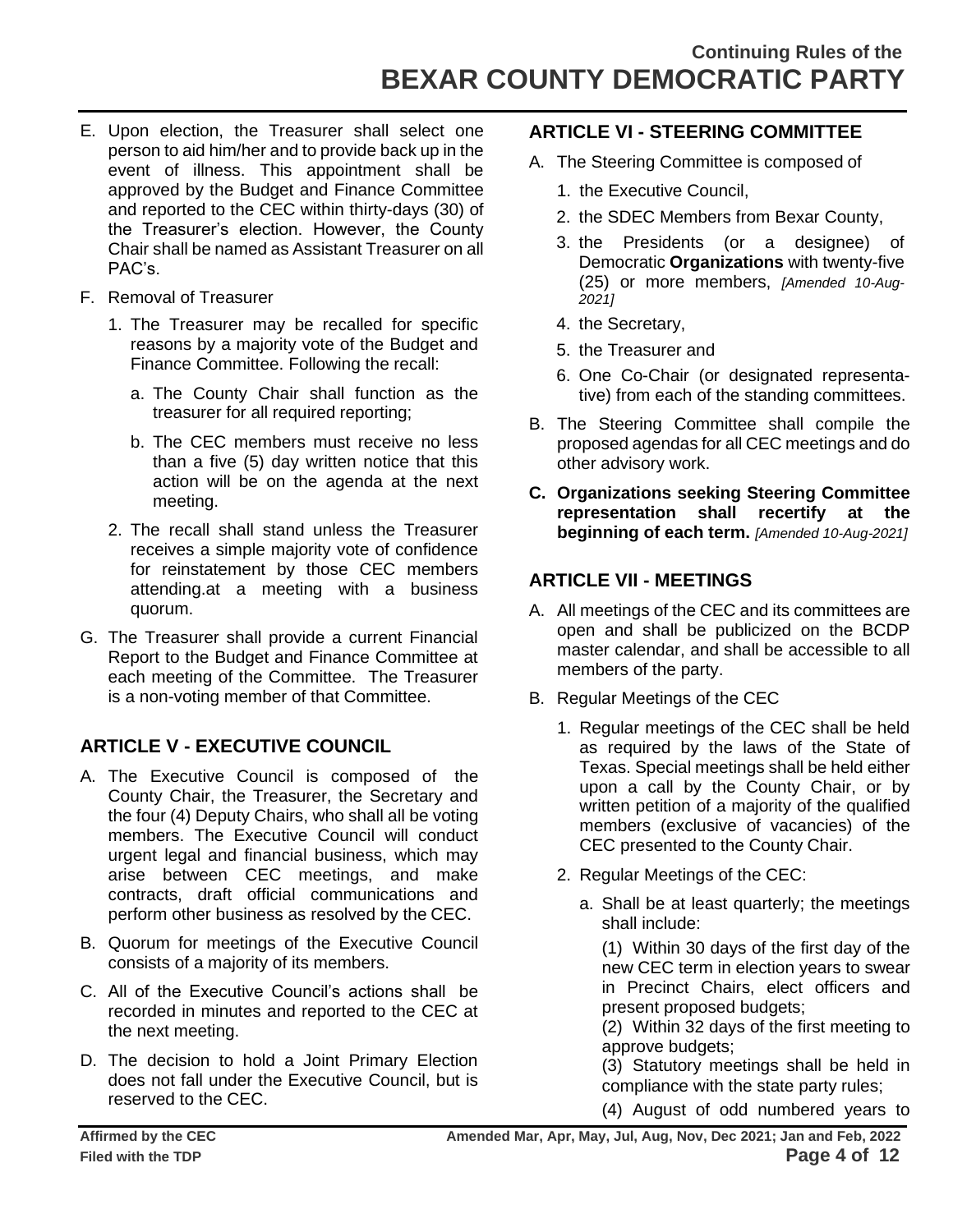# **Continuing Rules of the BEXAR COUNTY DEMOCRATIC PARTY**

approve a Primary Elections Committee.

- b. Shall not be scheduled during the week of the biannual state convention.
- c. May be changed when deemed necessary by a two-thirds (2/3) vote of the Steering Committee but not for two (2) or more consecutive meetings.
- d. The Steering Committee shall propose an annual calendar of meeting dates for CEC approval. At any meeting, the CEC may amend the Calendar.
- e. In the absence of a calendar approved by the CEC, the date of each meeting shall be on the second Tuesday of the month on which the meeting is to be held unless that day falls on an Election Day or legal holiday when it shall be called within one (1) week of that date.
- 3. An orientation for all precinct chairs shall be held within 30 days after the primary election and shall not conflict with any regular monthly CEC meeting. Precinct chair candidates involved in runoffs shall be included. The Precinct Recruitment and Training Committee shall coordinate the orientation, and the Rules committee shall participate.
- 4. a. Notice of all meetings, regular or special, shall be given in writing to each member of the CEC and shall be mailed at least eight (8) days before the day of the meeting. The notice may include multiple meetings.
	- b. The notice shall be marked "do not forward" and "Address service requested."
	- c. The notice shall be mailed to the precinct chair's residence address as reported on their application.
	- d. Change of venue or rescheduling requires a separate mailed notice.
	- e. Notification of CEC meetings may additionally be given by e-mail, but not as a substitute for the mailed notice.
	- f. When a precinct chair's mailed meeting notice is returned by the post office, the Secretary shall report this at the next CEC meeting.
- g. Should the County Chair fail to call a meeting within fifteen (15) days after a required meeting date, a majority of the Deputy Chairs may call the meeting. If the County Chair or the Deputy Chairs fail to call a meeting within sixty (60) days after a required date, then twenty-five percent (25%) of the Precinct Chairs may call a meeting with the notice requirement of such meeting, including an agenda of all business to be considered, be mailed to all members of the CEC at least fourteen (14) days prior to the date of the meeting and shall state the time, date, meeting location, and names of the persons issuing the call.
- C. Quorum A quorum of the CEC is one-quarter (1/4) of the CEC members, which include the County Chair and the Precinct Chairs, excluding vacancies, except as otherwise required by statute or Party rules.
- D. Agenda:
	- 1. The County Chair shall consult with the Steering Committee before the meeting announcement is mailed to compile a proposed agenda for the CEC to accept or modify at the meeting.
	- 2. The CEC is in control of its own agenda and shall adopt it at the beginning of each CEC meeting. The only exceptions to this rule are such limitations as may be imposed by statute or Party rules, specifically the requirement that the agenda be published in advance for special meetings to replace a resigned, deceased or removed County Chair.
	- 3. Items of statutory business and other special orders will be the first substantive business in the agenda.
	- 4. Each agenda must include, but is not limited to, the following items: acceptance of Minutes of the previous meeting and Treasurer's Report, Committee Reports, and New Business.
- E. Rules of Order All meetings of the CEC shall be conducted in accordance with the current edition of Robert's Rules of Order Newly Revised unless otherwise required by these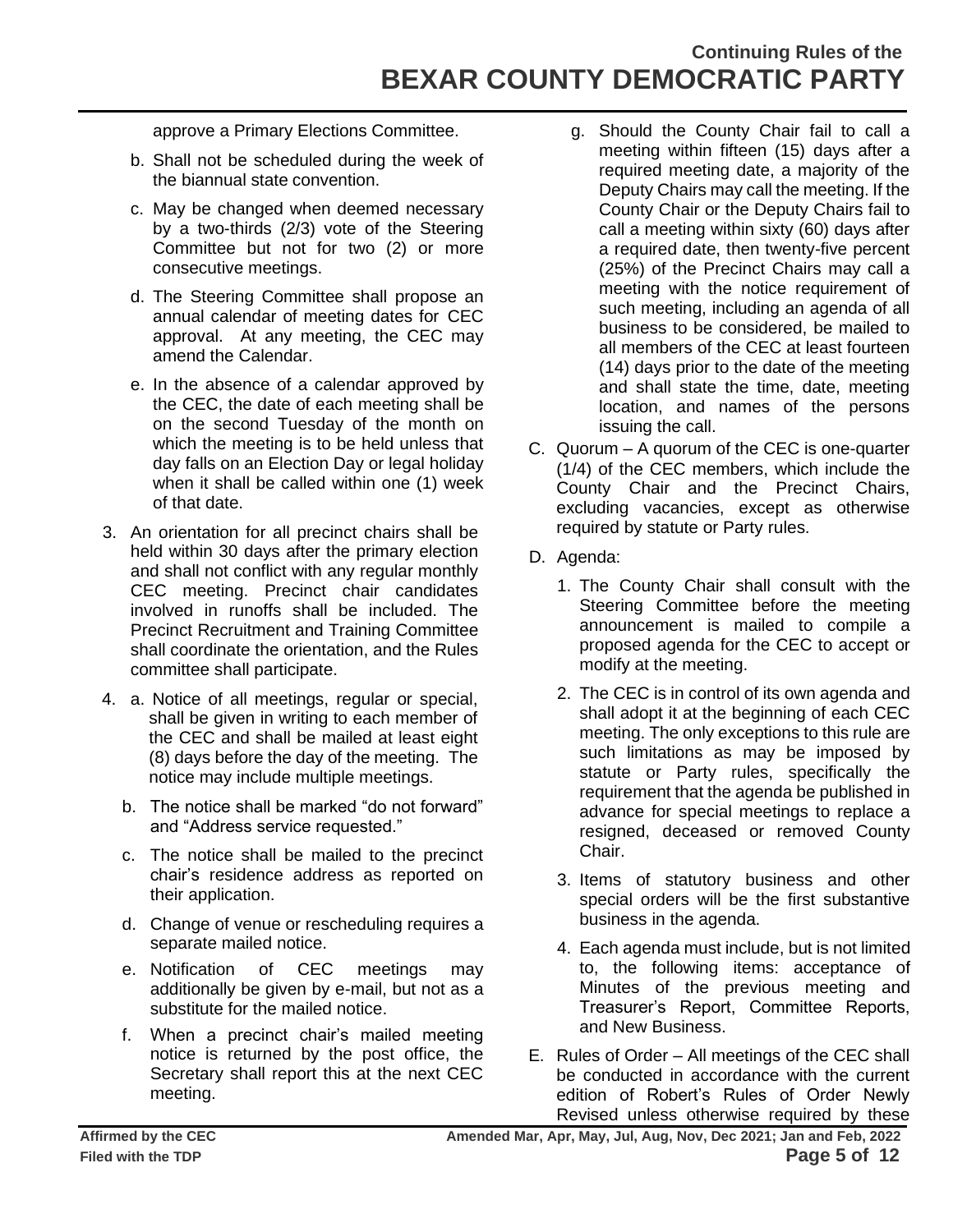rules, by statute, majority agreement of the quorum, or by the Rules of the Texas Democratic Party.

- 1. The CEC has adopted this Special Rule of Order (under the terminology of Robert's rules): The general limits on debate in the CEC's meetings are that after the presentation of the motion, four (4) speakers for the motion and four (4) speakers against the motion will be heard, to be evenly divided among the four (4) commissioners' precincts, and they will be limited to speak for two (2) minutes each. These limits apply except when either:
	- a. The agenda adopted by the CEC allows longer times or more speakers for a particular item, or
	- b. The CEC, by a majority vote, agrees to extend debate.
- 2. Because the BCDP is a continuing institution, which requires financial and organizational continuity, the BCDP operates under these continuing rules across terms. These rules shall be presented to the CEC at its first meeting in each term.
- 3. The ranking of rules is in this order from the highest: Federal and State Laws, The Rules of the Texas Democratic Party, these Continuing Rules, and Robert's Rules of Order.
- F. Resolutions that are formal expressions of opinion which, if adopted, become the official position of the Bexar County Democratic Party
	- 1. Such resolutions must be submitted in writing for approval by the CEC.
	- 2. Any person qualified or eligible to participate in the CEC meetings may submit to the Steering Committee a proposed resolution for consideration by the CEC.
	- 3. Resolutions**, including endorsements,** must be submitted to the Steering Committee prior to the meeting of the CEC that they will be considered and voted on. The Steering Committee will include the proposed resolutions on the proposed agenda. *[Amended 13-Apr-2021]*
	- 4. A copy of the proposed resolution will be emailed to CEC members who receive announcements by email.
- 5. The CEC may choose, by 2/3 vote, to consider for immediate action a resolution that has not conformed with the requirements of 2., 3., and/or 4. above.
- **6. Resolutions on policy issues pertaining to Veterans, including resolutions regarding recommendations for a military award for a Veteran, shall be referred to the Veterans Committee.**  *[Amended 9-Mar-2021]*
- **G. (a) No standing committee may hold a regular monthly meeting that takes place on the same day as another standing committee's regular monthly meeting.**  *[Amended 8-Feb-2022]*

**(b) In a joint meeting of two or more standing committees, any person who has voting privileges on any of the committees that meet jointly shall have full voting privileges in the joint meeting.** *[Amended 8-Feb-2022]* **(c) An exception to section (a) may be made at the beginning of a term when** 

**the committee meets to elect its cochairs and secretary, in which case a meeting of another committee may be held at least an hour earlier or later.**  *[Amended 8-Feb-2022]*

**H. The CEC may appoint precinct coordinators who are not members of the CEC but who organize their precinct. Precinct coordinators shall have the privilege of the floor at CEC meetings but may not vote and may not make motions.** *[Amended 13-Jul-2021 and 9-Nov-2021]*

### **ARTICLE VIII - COMMMITTEES**

- A. The BCDP shall have Standing Committees named in these Continuing Rules, and such other committees and sub-committees as may be approved by resolution of the CEC.
- B. The charter of each committee, to include rules for establishing its membership and its area of authority, shall be set by these Continuing Rules or by a resolution of the CEC. A committee quorum is twenty-five percent (25%) of its voting members.
- C. All Standing Committees shall be led by two (2) Co-Chairs, one of whom must be a CEC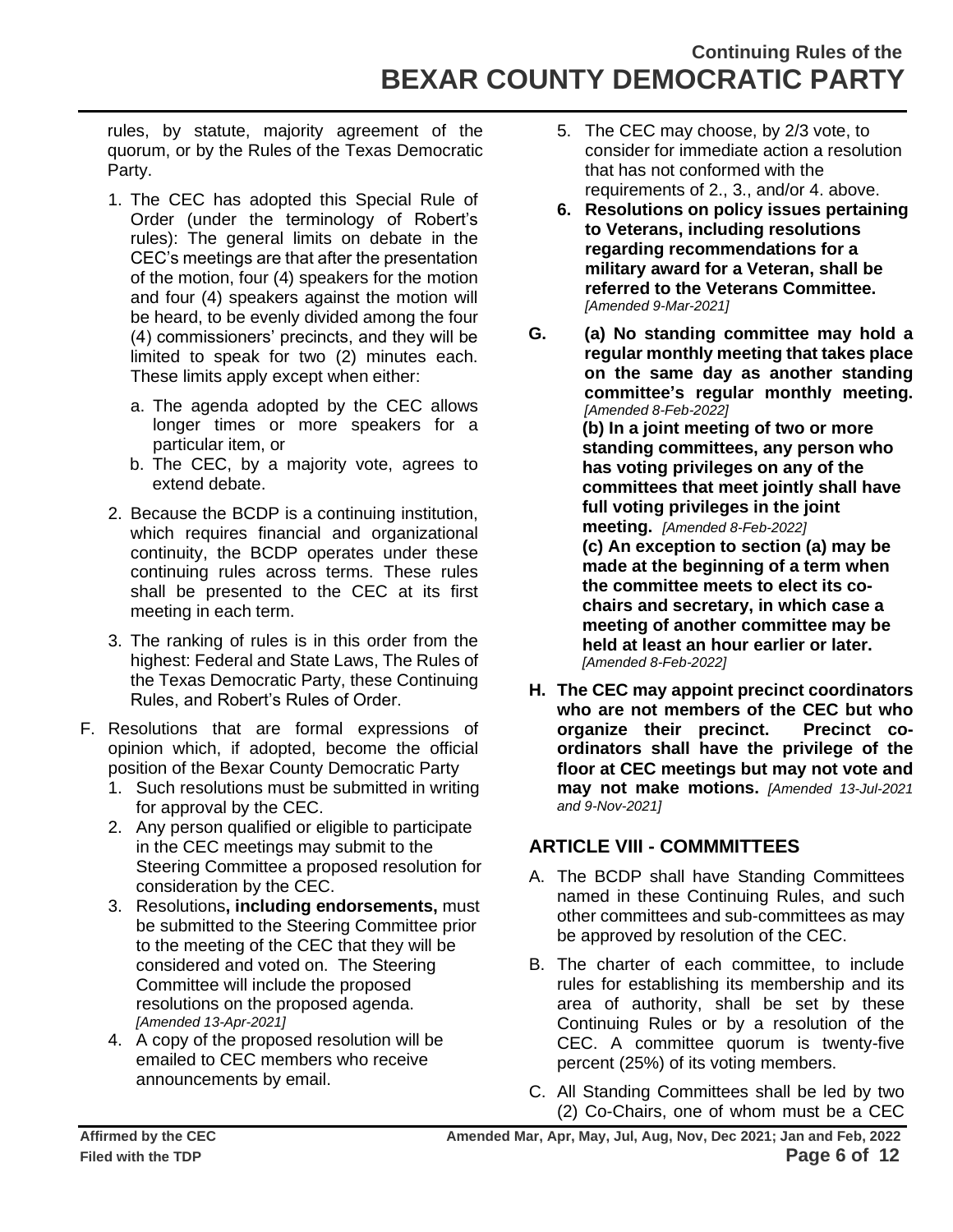member. The Co-Chairs shall be elected from that committee's membership. If a Co-Chair resigns or is removed, the remaining Co-Chair shall continue to call and chair meetings and must cause the election of the other Co-Chair within 30 days.

- D. 1. The County Chair must call the initial meeting of each committee. The procedure in this section shall be the default procedure for organizing every committee whose charter does not provide other procedures for appointing members and electing co-chairs.
	- 2. Initial committee meetings at the start of each term must be called within a month after the initial CEC meeting of the term, but not within a week of the state convention, and not the same day as the CEC meeting. The initial meetings shall be well publicized and held at a place and time accessible and convenient to most CEC members.
	- 3. At the start of that initial meeting only CEC members may volunteer as members of the committee. At that initial meeting the election of Co-Chairs shall be the first order of business and only sitting precinct chairs may vote to elect the Co-Chairs of that committee, one of whom may be a non-CEC member and who thereby becomes a member of the committee. After the election of Co-Chairs, in that term each precinct chair who is a voting member of the committee may sponsor one non-CEC member as a member of that committee, and such committee memberships shall be effective upon the approval of the committee. If the sponsored member resigns or is removed from the committee the sponsor shall resume the privilege of sponsoring one other non-CEC member. Committee Co-Chairs shall be responsible to maintain records of who sponsored whom and to submit copies of those records to the BCDP Secretary on request.
- E. Membership on a Standing Committee shall include, but not be limited to, members of the CEC. Terms will coincide with the election cycle. All members of the BCDP are encouraged and welcome to serve on committees. Following the initial meeting of any committee, any member who

subsequently joins must attend two (2) consecutive meetings before obtaining voting rights. All voting members will be reported to the Executive Council and an official roster will be kept by the Co-Chairs of each committee. If a committee member has two (2) consecutive unexcused absences, the member loses their voting rights until reinstated by attending two (2) consecutive committee meetings. All of these changes are to be reported to the Executive Council.

- F. The term of a Standing Committee Chair shall be for the same full term of the CEC. If Chairs fail to call meetings or perform their duties they may be removed by a vote of the majority of the Executive Council. The County Chair shall be an Ex-Officio member of all Standing Committees. The County Chair may assign one of the Deputy Chairs as Ex-Officio member to monitor and report on each committee. The Deputy Chairs will represent their assigned committees on the Steering Committee.
- G. Notice of committee meetings will be publicized and reported to the BCDP office. The standing committees are:
	- 1. Budget and Finance
	- 2. Campaign
	- 3. Communications
	- 4. Election Integrity and Voter Protection
	- 5. Fundraising
	- 6. Precinct Recruitment and Training
	- 7. Rules
	- 8. Veterans
	- 9. Voter Registration
- H. The Standing Committees' charters are as follows:
- 1. Budget and Finance Committee:
	- a. Members of this committee shall be appointed and/or removed by the Executive Council and approved by a majority vote of the CEC at a regular meeting. In a new CEC term, the current budget and finance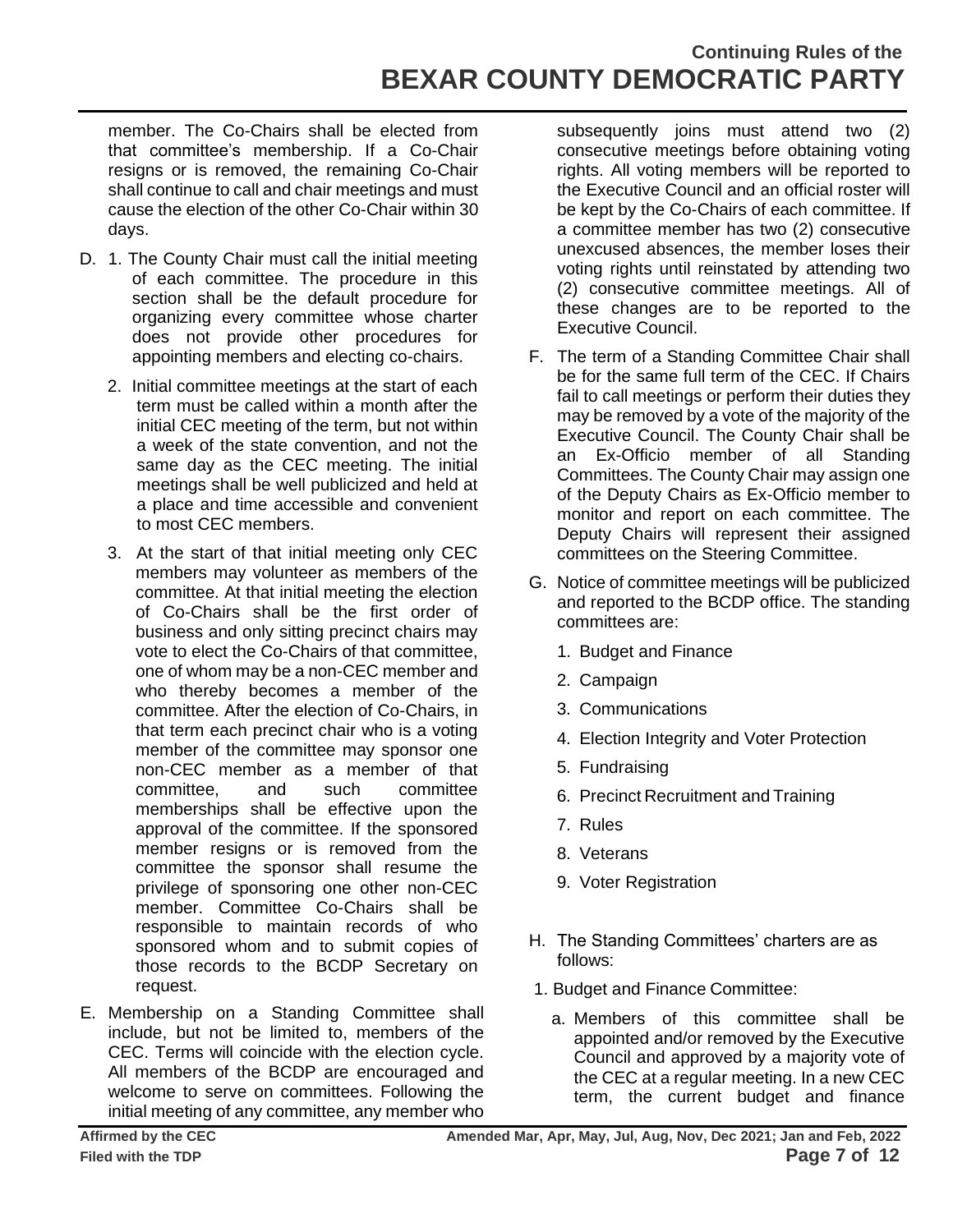## **Continuing Rules of the BEXAR COUNTY DEMOCRATIC PARTY**

committee shall continue to operate until a new committee has been chosen by the new CEC.

- b. Any of the following shall disqualify a person from serving on this committee:
	- (1) Conviction for fiduciary malfeasance
	- (2) Nepotism, as defined by Texas law
	- (3) Financial interest in contracts with the BCDP
	- (4) Conviction for crimes of moral turpitude
- c. The Budget and Finance Committee is responsible for reviewing and overseeing required FEC and Texas Ethics Commission filings, other state and federal financial filings, reconciliation of bank statements, and financial reports.
- d. The Budget and Finance Committee will propose and monitor execution of a budget and perform other duties prescribed in these Continuing Rules or as required.
- e. This Committee shall establish written procedures for the handling and management of party funds and also the receipt and balancing of bank statements. These procedures shall be binding on any person collecting and/or handling money on behalf of the party
- f. The bank shall send a copy of all Statements of Accounts (including Primary Account) to the personal mailing address of the Budget & Finance Committee Chair who shall review the statements.
- g. At each CEC meeting the report from the Budget and Finance Committee shall include the findings of the monthly reviews of the bank statements for every account. Following each Committee report, all records shall be given to the County Secretary in accordance with ARTICLE IX, Paragraph A of these rules.
- 2. Campaign Committee:
	- a. Shall be responsible for candidate recruitment activities. Shall propose to the CEC a County Party campaign strategy, campaign budget, and campaign management in which roles and responsibilities will be assigned, and is responsible for monitoring progress and

tactical direction of the campaign. The Committee shall be in charge of the Coordinated Campaign, including Get Out The Vote and political events in Bexar County. It may, with the approval of the CEC, solicit contracts with consultants or other agencies to perform specific campaign tasks; however actual expenditure of funds is the responsibility of the Executive Council.

- b. This Committee should be composed of, but not limited to, at least one representative from each of the following political areas in Bexar County 1) County Commissioner Precinct, 2) Senatorial District, 3) State House District, 4) Congressional District.
- 3. Communications Committee

Shall be responsible for coordinating all public and media relations including, but not limited to, digital media, voter guides, signage, fairs, festivals, and parades.

- a. The Secretary will be an ex-officio member.
- b. When needed, the Communications Committee will also assist with BCDP communications, and will work with any office staff for CEC communications.
- c. The Communications Committee will manage all of the BCDP's Internet platforms and assets.
- d. Internet assets:

(1) The BCDP's Internet assets are accounts with Internet Service Providers, URL registration, social media accounts or groups in the BCDP's name, and similar registrations of internet accounts, groups, or sites operated using the BCDP's name; and the supporting electronic files and documents.

(2) Such assets will not be registered in individuals' names, but ownership will always be registered in the BCDP's name, and control shall always reside with the BCDP.

(3) Where individuals' names are required, such as for webmasters, group "owners" or "administrators", and similar points of contact, the individuals occupying those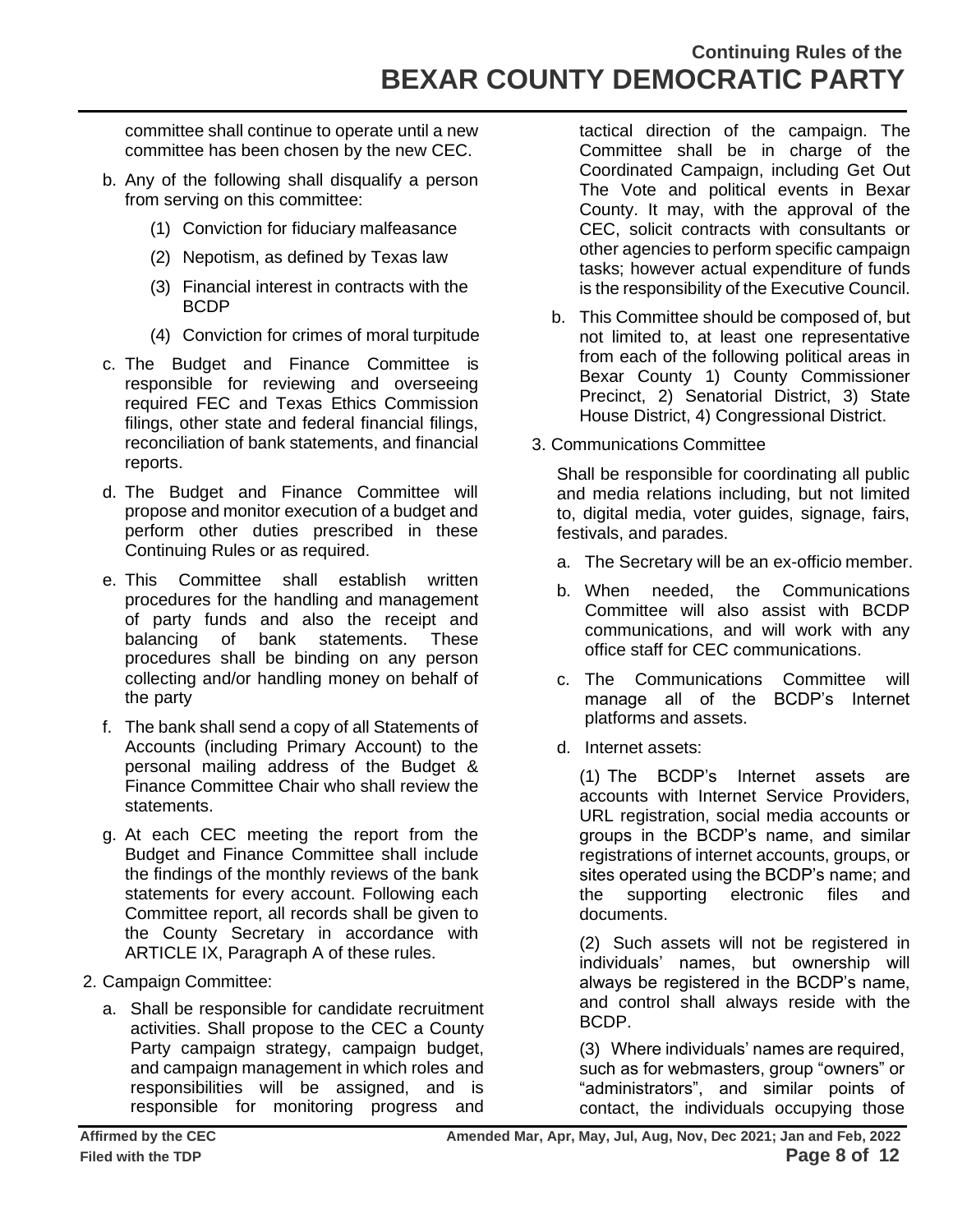positions will not claim actual ownership of the BCDP's internet assets but instead on request and without financial demands, they will relinquish control (including passwords, usernames and other instructions necessary to use those assets) to the communications committee or such other individuals or bodies as the CEC may designate. Such individuals accept an obligation to sign suitable releases at the beginning of every term and at any time from assuming such positions, continuing after they leave such positions.

(4) **Unless the CEC shall have approved a contract making an exception to this provision, when** original content files, HTML code, and databases **are submitted for** BCDP **internet sites**, the original author shall cede to the BCDP either an unlimited, **perpetual, non-exclusive** license for use, or ownership and **copyright**. This paragraph does not apply to content residing on other sites that are linked to the BCDP's sites, to material used under the "fair use" provision of the copyright laws, nor to copyrighted programs which the BCDP or its agents may have license to use. *[Amended 11-Jan-2022]*

- 4. Election Integrity and Voter Protection Committee:
	- a. Shall manage the mechanics of an election, such as recruiting, and recommending, Primary Election Judges; poll watching; observing counting of ballots; and ensuring the Party abides by the Texas State Election Code and the rules of the Texas Democratic Party.
	- b. The Committee shall provide a "voting protection team" during elections to quickly investigate problems and to staff phones to quickly handle questions.
	- c. The Committee will represent voters to assure that everyone is able to have easily accessible polling places; prevent intimidation of voters at the polls, and do everything possible to assure fair elections for all.
- 5. Fundraising Committee **assist in** raising, **in consultation with the County Chair and**

**Treasurer,** the funds needed to finance the budget adopted by the CEC. *[Amended 14- Dec-2021]*

- 6. Precinct Recruitment and Training Committee shall recruit, train, and motivate Precinct Chairs. For those Precincts lacking functioning Precinct Chairs, the Committee shall recruit Precinct Coordinators (volunteers who wish to organize their precincts). The Committee shall review applications for statutory eligibility. At each CEC meeting which achieves majority quorum, the Committee shall present a list of applicants recommended for filling Precinct Chair vacancies. Immediately following the CEC vote on recommended applicants, the Committee shall present a complete list of all remaining eligible applicants for vote by the CEC.
- 7. Rules Committee has the duty to clarify and interpret the Rules of the BCDP and other matters, which the CEC may refer to the Rules Committee. The Rules Committee will consider proposed changes to these Continuing Rules and will draft and recommend changes to the CEC. The Rules Committee will keep minutes and history reflecting the reasons for rules.
- 8. a. The Veterans Committee shall conduct outreach to Veterans and publicize what Democratic elected officials have done for Veterans, and also provide get-outthe-vote materials related to issues that impact Veterans.
	- b. The Veterans Committee shall propose resolutions to the CEC regarding Veterans' issues and advocate to elected officials representing Bexar County in accord with these resolutions.
	- c. One of the Veterans Committee Co-Chairs should be a Veteran.
- 9. The Voter Registration Committee shall recruit deputy voter registrars and coordinate voter registration activities.

### **ARTICLE IX - ADMINISTRATION**

- A. Records
	- 1. The Secretary is the custodian of all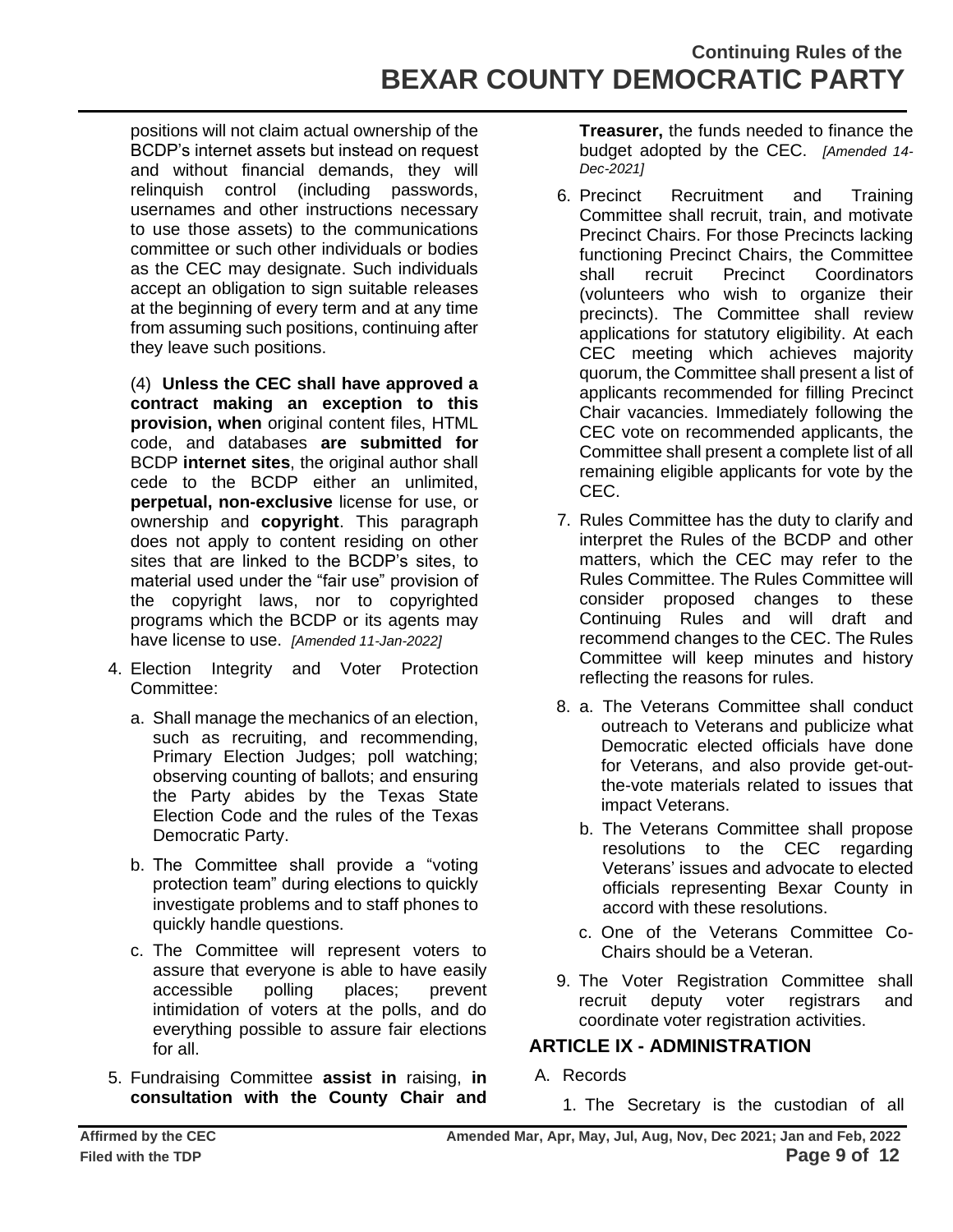records of the BCDP including, but not limited to, meeting minutes, attendance records, committee reports, candidate filing forms, election returns, checkbooks, bank statements, accounting records, official correspondence, and contracts.

- 2. The records shall be maintained by the Secretary in locations agreed upon by the County Chair and Secretary. These records shall be available for inspection by any member of the BCDP.
- 3. A current record of the Precinct Chairs, with contact information, shall be maintained by the Secretary and available to the CEC and for public access on the BCDP website.
	- a. Physical, non-consumable property owned by the BCDP will be marked as such. Any leased or loaned property will also be prominently marked as such and an inventory will be maintained of all items listed.
	- b. Standard accounting principles will be applied to all physical inventory and records retention.
- B. Finances
	- 1. All money received for the BCDP shall be deposited to an account of the BCDP with a financial institution chosen by the Budget and Finance Committee in an account approved by the CEC. Only the County Chair, with prior authorization of the CEC, shall open a bank account in the name of the BCDP. The number of accounts will be kept to the absolute minimum required by Federal and State law.
	- 2. Authorized signatories for operating accounts (excluding Primary Account)
		- a.Signatories shall be limited to the County Chair, Treasurer, and the Secretary.
		- b.Any expenditure of \$1,000.00 or more requires authorization of at least two (2) signatories.
		- c. Any signatory on an account may be removed for specific reasons by a majority vote of the Budget & Finance Committee. The removal shall remain in effect unless overturned by a majority vote of the CEC

members present with a business quorum. Following the removal, the committee shall notify the County Chair who shall include notice of the removal in the next written notice of a CEC meeting.

- 3. In the event of the disability or extended absence of the County Chair, one of the Deputy Chairs (who shall jointly choose one (1) of their number) will temporarily substitute for the County Chair as signatory.
- 4. The CEC will approve by resolution the signers on the BCDP's bank accounts.
- 5. A paper record will be maintained for cash receipts or expenditures.
- 6. The CEC shall have a fiscal year commencing on July 1st and ending on June 30th of the following year.
- 7. Budget
	- a. A budget covering operational costs shall be proposed by the Budget and Finance Committee, presented by the County Chair at the May meeting and adopted, after review by the CEC, at the June meeting. Adoption of the budget shall constitute authorization to spend up to the amount specified for each category of expenditures. The budget may be amended or supplemented by action at a CEC meeting.
	- b. For each general election campaign season, a campaign sub-budget shall be proposed by the Campaign Committee, processed through the Budget and Finance Committee, and presented to the CEC for approval. This sub-budget will be a living document, and the Campaign Committee will propose amendments to it, as circumstances require. The Budget and Finance Committee will recommend whether a separate BCDP campaign bank account should be approved.
	- c. A special budget proposed by the Primary Campaign Committee for the Primary Elections shall be established separately and approved by the CEC prior to the first filing date set by the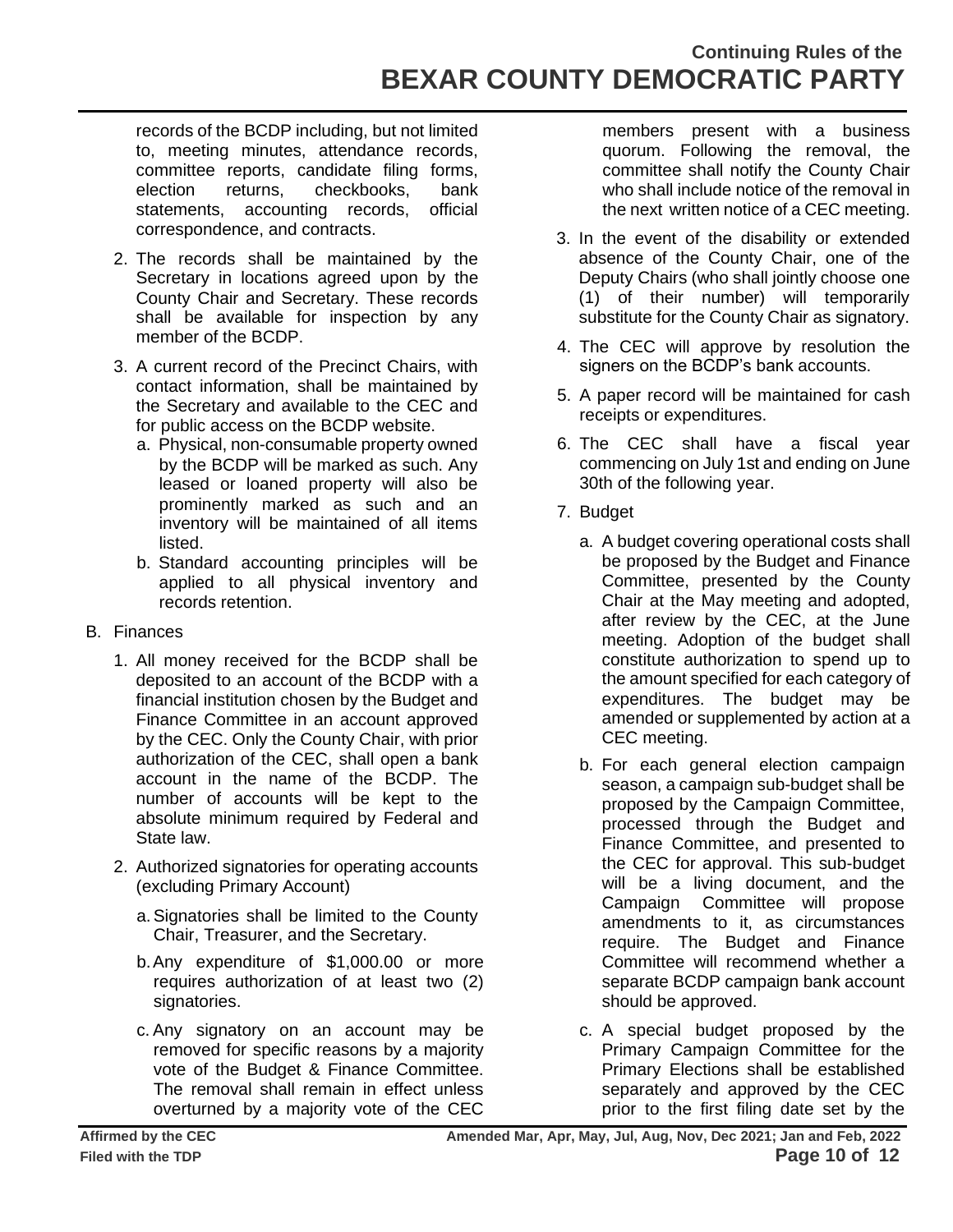Secretary of State. As required by law or state administrative regulation a separate BCDP primary fund bank account will be established in an account approved by the CEC and all primary fund money from the state will be deposited into this account.

- 8. At their first meeting, the newly elected CEC members shall review and ratify all reasonable and necessary expenditures on behalf of the CEC made through the date of such first meeting. The County Chair is authorized to make all reasonable and necessary expenditures to maintain operations between commencement of the new fiscal year and the first meeting of the new CEC subject to the direction of the old CEC and the concurrence of the new Executive Council. (Refer to Article V).
- 9. The CEC must approve all leases of real property. Where feasible, all leases of real property will be timed to coincide with the BCDP's fiscal year and should not end until at least one (1) month after the beginning of a new term of the CEC.
- 10. Leases and other contracts for terms longer than five (5) months at amounts greater than \$500 per month, or for more than \$5,000 total, or any contracts extending past the end of the fiscal year, require both budgetary approval by the CEC and specific approval by the Executive Council before the County Chair or other authorized Officer shall execute any such contract.
- 11. The Budget and Finance Committee will oversee all monetary obligations, fund-raising events, special events or commitments sanctioned by the CEC. Any BCDP funds advanced to pursue or underwrite any event must be reimbursed to the appropriate BCDP accounts. The Budget and Finance Committee will report the outcome of these events to the CEC no later than the next regularly scheduled CEC meeting following the event.
- 12. When single items of income of \$5,000 or more, or greater than twenty-five percent (25%) of funds on hand are received all members of the Executive Council and the Budget and Finance Committee must immediately be

informed, and the fact must be reported to the CEC at its next meeting. If the Party has more than one bank account, and the issue is not already decided by CEC policy or law, the Executive Council will decide into which account such funds will be deposited.

- 13. When the un-reserved money on hand is less than the total budgeted to be spent for a period or a purpose, decisions must be made as to which budgeted items will be funded or partially funded. The Executive Council will make these funding decisions after considering advice from the Budget and Finance Committee, bearing in mind any priorities set by the CEC. Such decisions will be reported to the CEC at its next meeting.
- 14. The Budget and Finance Committee may recommend, and the CEC may adopt, policies creating financial reserves for specific purposes (for example, to pay the rent on the headquarters). These policies will cover both the accumulation and the disbursement of such reserves. Such policies will be enforced under law, as well as, by the CEC, and the Officers of the BCDP have a positive obligation to enforce such policies.
- 15. The BCDP will not become an agent for a pass-through of money earmarked by a giver to be passed to a specific recipient or candidate's campaign, or for an activity not previously budgeted by the CEC. No donation will be accepted if it contravenes this paragraph.
- 16. The BCDP will not go into debt by either borrowing money or making campaign expenditures which cannot be covered by money on hand.
- C. Transition A joint physical inventory of property and records by incoming and outgoing officers is required for each transition of Party Officers. A financial audit will be performed by the incoming Budget and Finance Committee, to be initiated not later than 30 days after the election of the Budget and Finance committee.